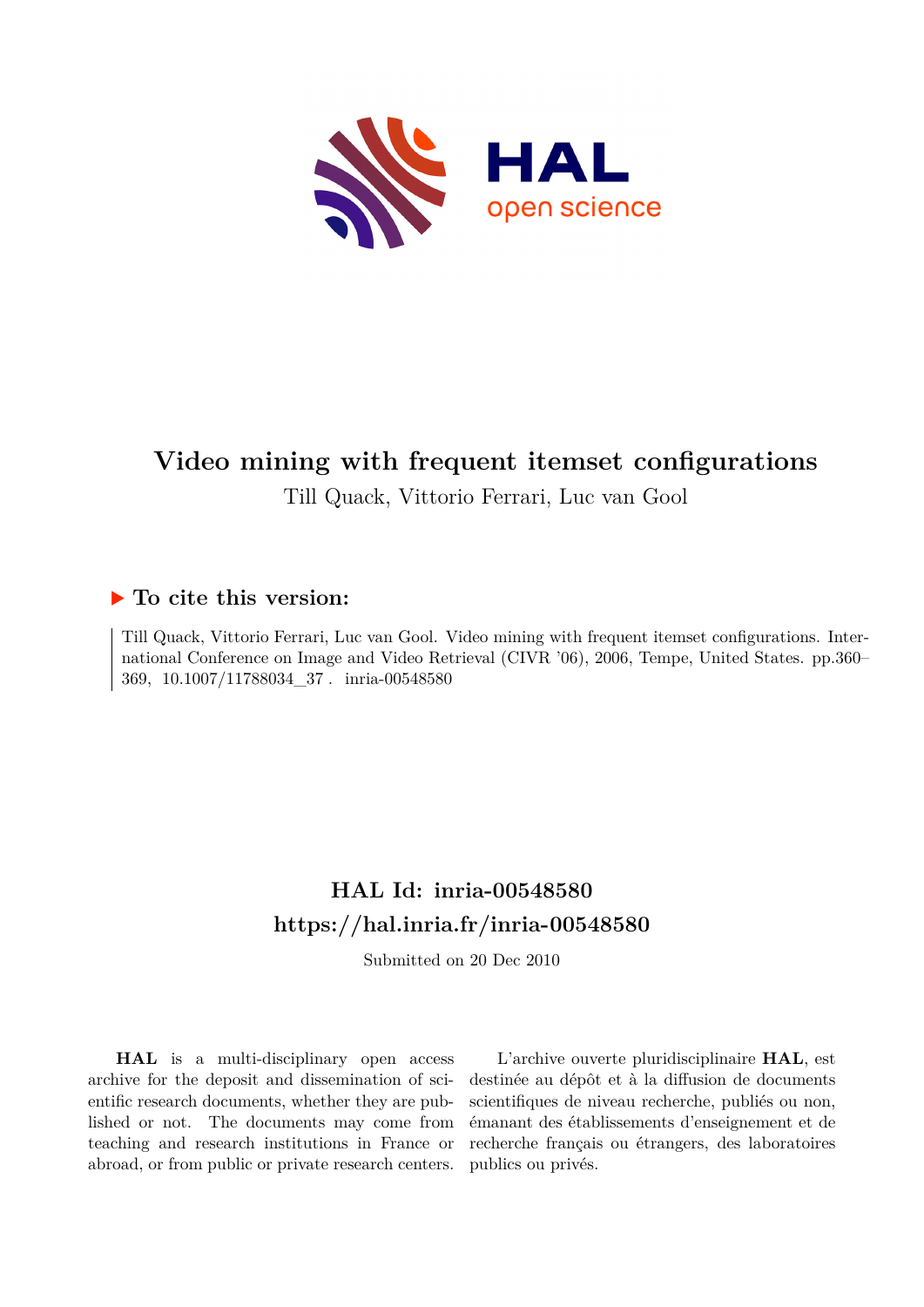# Video Mining with Frequent Itemset Configurations

Till Quack<sup>1</sup>, Vittorio Ferrari<sup>2</sup>, and Luc Van Gool<sup>1</sup>

 $^1\,$  ETH Zurich <sup>2</sup> LEAR - INRIA Grenoble

Abstract. We present a method for mining frequently occurring objects and scenes from videos. Object candidates are detected by finding recurring spatial arrangements of affine covariant regions. Our mining method is based on the class of frequent itemset mining algorithms, which have proven their efficiency in other domains, but have not been applied to video mining before. In this work we show how to express vectorquantized features and their spatial relations as itemsets. Furthermore, a fast motion segmentation method is introduced as an attention filter for the mining algorithm. Results are shown on real world data consisting of music video clips.

## 1 Introduction

The goal of this work is to mine interesting objects and scenes from video data. In other words, to detect frequently occurring objects automatically. Mining such representative objects, actors, and scenes in video data is useful for many applications. For instance, they can serve as entry points for retrieval and browsing, or they can provide a basis for video summarization. Our approach to video data mining is based on the detection of recurring spatial arrangements of local features. These features are represented in quantized codebooks, which has been a recently popular and successful technique in object recognition, retrieval [14] and classification [10]. On top of this representation, we introduce a method to detect frequently re-occurring spatial configurations of codebook entries. Whereas isolated features still show weak links with semantic content, their co-occurrence has far greater meaning. Our approach relies on frequent itemset mining algorithms, which have been successfully applied to several other, large-scale data mining problems such as market basket analysis or query log analysis [1, 2]. In our context, the concept of an item corresponds to a codebook entry. The input to the mining algorithm consists of subsets of feature-codebook entries for each video frame, encoded into "transactions", as they are known in the data mining literature [1]. We demonstrate how to incorporate spatial arrangement information in transactions and how to select the neighborhood defining the subset of image features included in a transaction. For scenes with significant motion, we define this neighborhood via motion segmentation. To this end, we also introduce a simple and very fast technique for motion segmentation on feature codebooks.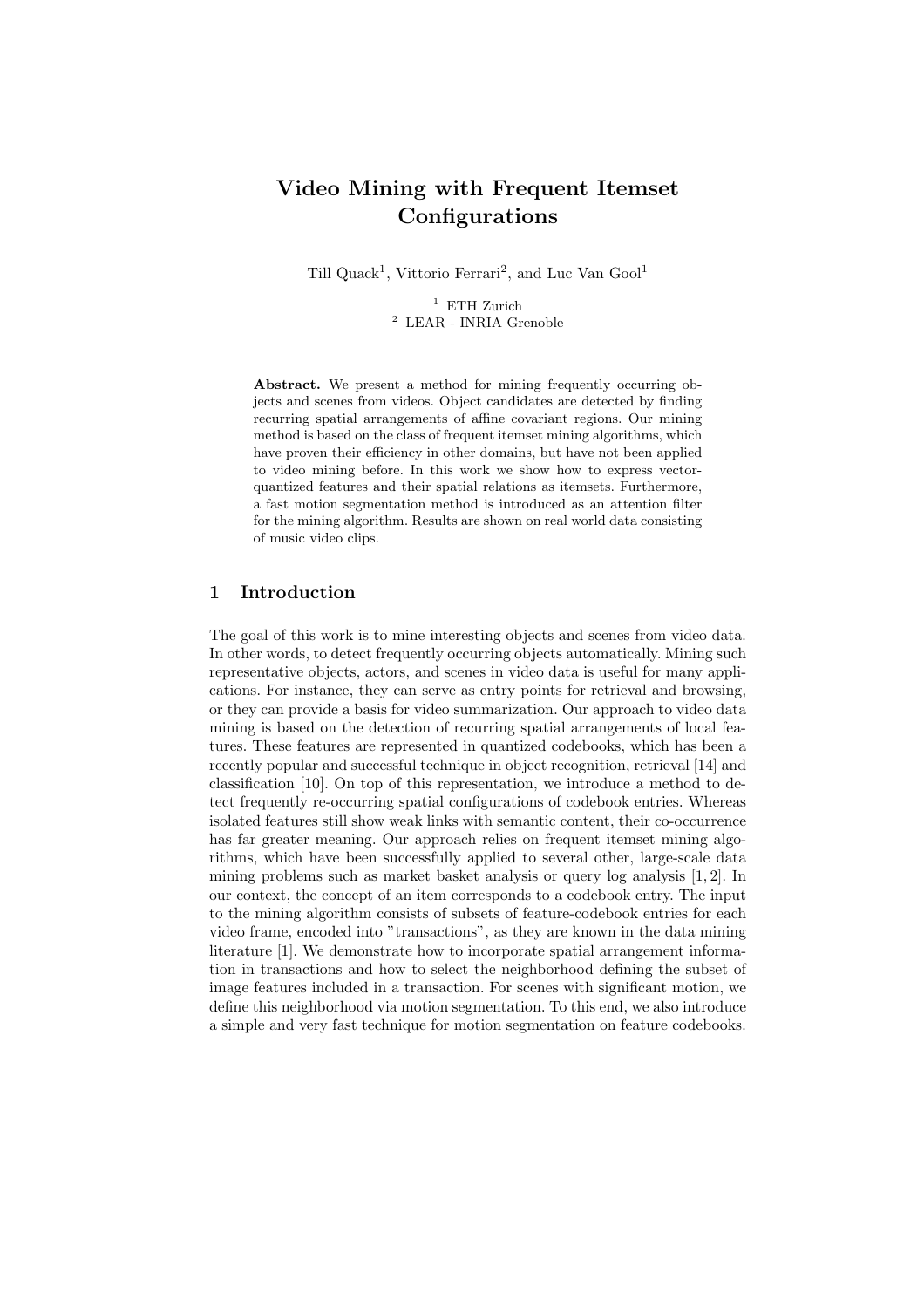Few works have dealt with the problem of mining objects composed of local features from video data. In this respect, the closest work to ours is by Sivic and Zisserman [5]. However, there are considerable differences. [5] starts by selecting subsets of quantized features. The neighborhoods for mining are always of fixed size (e.g. the 20 nearest neighbors). Each such neighborhood is expressed as a simple, orderless bag-of-words, represented as a sparse binary indicator vector. The actual mining proceeds by computing the dot-product between all pairs of neighborhoods and setting a threshold on the resulting number of codebook terms they have in common. While this definition of a neighborhood is similar in spirit to our transactions, we also include information about the localization of the feature within its neighborhood. Furthermore, the neighborhood itself is not of fixed size. For scenes containing significant motion, we can exploit our fast motion segmentation to restrict the neighborhood to features with similar motions, and hence more likely to belong to a single object. As another important difference, unlike [5] our approach does not require pairwise matching of bagof-words indicator vectors, but it relies instead on a frequent itemset mining algorithm, which is a well studied technique in data mining. This brings the additional benefit of knowing which regions are common between neighborhoods, versus the dot-product technique only reporting how many they are. It also opens the doors to a large body of research on the efficient detection of frequent itemsets and many deduced mining methods.

To the best of our knowledge, no work has been published on frequent itemset mining of video data, and very little is reported on static image data. In [3] an extended association rule mining algorithm was used to mine spatial associations between five classes of texture-tiles in aerial images (forest, urban etc.). In [4] association rules were used to create a classifier for breast cancer detection from mammogram-images. Each mammogram was first cropped to contain the same fraction of the breast, and then described by photometric moments. Compared to our method, both works were only applied to static image data containing rather small variations.

The remainder of this paper is organized as follows. First the pre-processing steps (i.e. video shot detection, local feature extraction and clustering into appearance codebooks) are described in section 2. Section 3 introduces the concepts of our mining method. Section 4 describes the application of the mining method to video sequences. Finally, results are shown in section 5.

# 2 Shot detection, features and appearance codebooks

The main processing stages of our system (next sections) rely on the prior subdivision of the video into shots. We apply the shot partitioning algorithm [6], and pick four "keyframes" per second within each shot. As in [5], this results in a denser and more uniform sampling than when using the keyframes selected by [6]. In each keyframe we extract two types of affine covariant features (regions): Hessian-Affine [7] and MSER [8]. Affine covariant features are preferred over simpler scale-invariant ones, as they provide robustness against viewpoint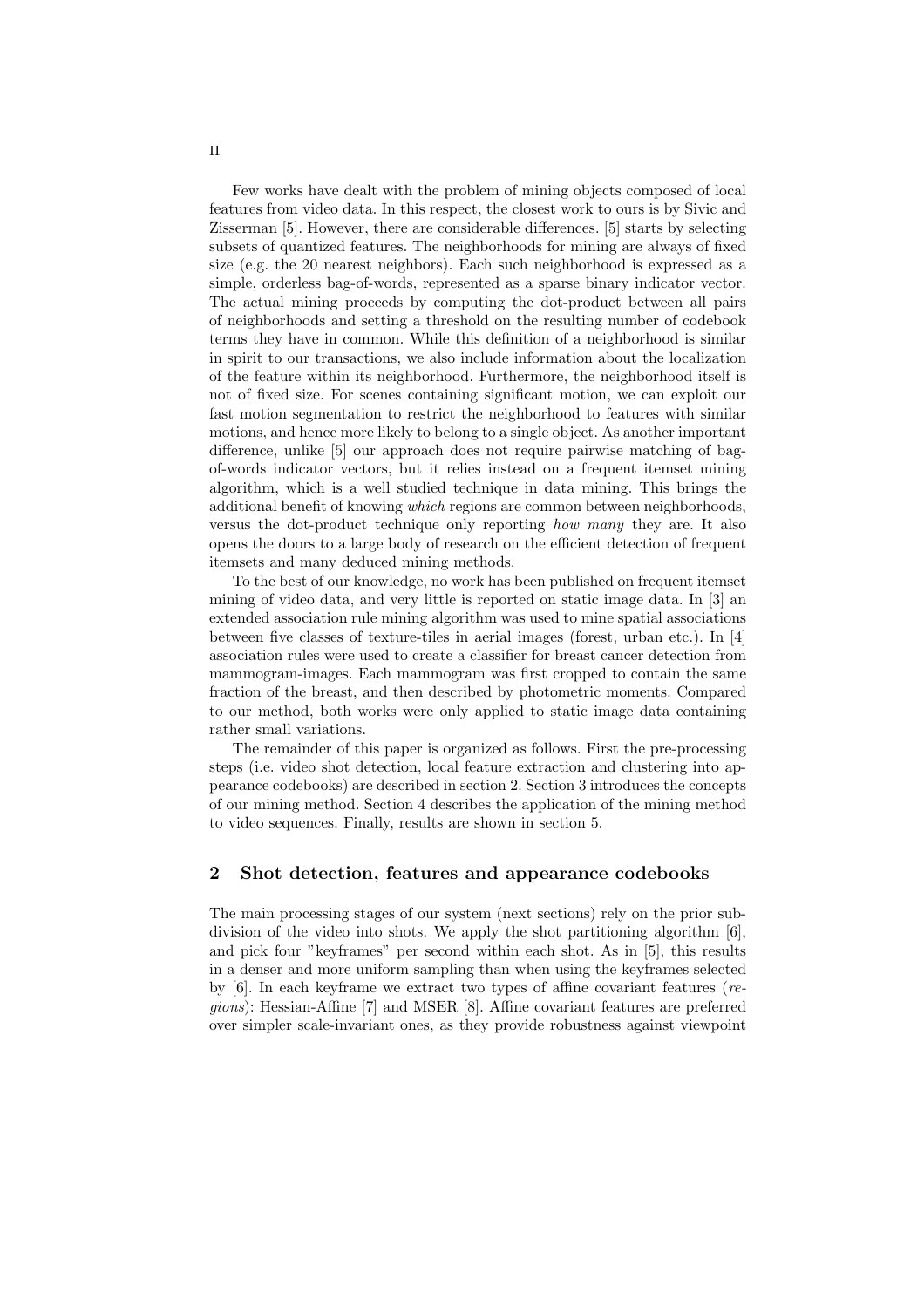changes. Each normalized region is described with a SIFT-descriptor [9]. Next, a quantized codebook [10] (also called "visual vocabulary" [5]) is constructed by clustering the SIFT descriptors with the hierarchical-agglomerative technique described in [10]. In a typical video, this results in about 8000 appearance clusters for each feature type.

We apply the 'stop-list' method known from text-retrieval and [5] as a final polishing: very frequent and very rare visual words are removed from the codebook (the 5% most and 5% least frequent). Note that the following processing stages use only the spatial location of features and their assigned appearancecodebook id's. The appearance descriptors are no longer needed.

## 3 Our mining approach

Our goal is to find frequent spatial configurations of visual words in video scenes. For the time being, let us consider a configuration to be just an unordered set of visual words. We add spatial relationships later, in section 3.2. For a codebook of size d there are  $2^d$  possible subsets of visual words. For each of our two feature types we have a codebook with about  $8000$  words, which means  $d$  is typically > 10000, resulting in an immense search space. Hence we need a mining method capable of dealing with such a large dataset and to return frequently occurring word combinations. Frequent itemset mining methods are a good choice, as they have solved analogous problems in market basket like data [1, 2]. Here we briefly summarize the terminology and methodology of frequent itemset mining.

#### 3.1 Frequent itemset mining

Let  $I = \{i_1 \dots i_p\}$  be a set of p items. Let A be a subset of I with l items, i.e.  $A \subseteq I, |A| = l$ . Then we call A a l-itemset. A transaction is an itemset  $T \subseteq I$  with a transaction identifier  $tid(T)$ . A transaction database D is a set of transactions with unique identifiers  $D = \{T_1 \dots T_n\}$ . We say that a transaction T supports an itemset A, if  $A \subseteq T$ . We can now define the support of an itemset in the transactions-database  $D$  as follows:

**Definition 1.** The support of an itemset  $A \in D$  is

$$
support(A) = \frac{|\{T \in D | A \subseteq T\}|}{|D|} \in [0, 1]
$$
\n
$$
(1)
$$

An itemset A is called *frequent* in D if  $support(A) \geq s$  where s is a threshold for the minimal support defined by the user.

Frequent itemsets are subject to the monotonicity property: all l-subsets of frequent  $(l+1)$ -sets are also frequent. The well known APriori algorithm [1] takes advantage of the monotonicity property and allows us to find frequent itemsets very quickly.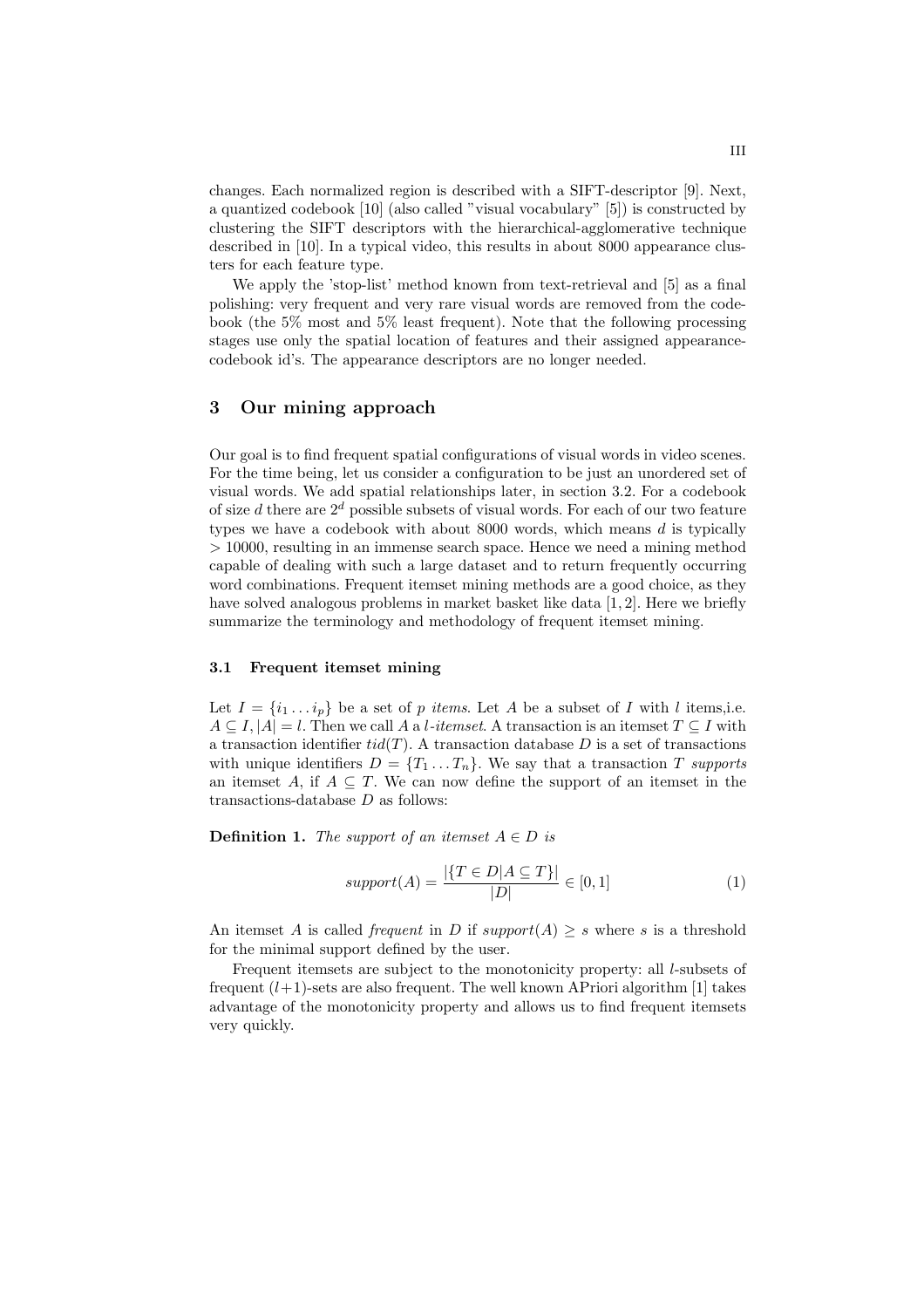#### 3.2 Incorporating spatial information

In our context, the items correspond to visual words. In the simplest case, a transaction would be created for each visual word, and would consist of an orderless bag of all other words within some image neighborhood. In order to include also spatial information (i.e. locations of visual words) in the mining process, we further adapt the concept of an item to our problem. The key idea is to encode spatial information directly in the items. In each image we create transactions from the neighborhood around a limited subset of selected words  ${v_c}$ . These words must appear in at least  $f_{min}$  and at most in  $f_{max}$  frames. This is motivated by the notion that neighbourhoods containing a very infrequent word would create infrequent transactions, neighbourhoods around extremely frequent word have a high probability of being part of clutter. Each  $v<sub>c</sub>$  must also have a matching word in the previous frame, if both frames are from the same shot. Typically, with these restrictions, about  $1/4$  of the regions in a frame are selected.

For each  $v_c$  we create a transaction which contains the surrounding k nearest words together with their rough spatial arrangement. The neighbourhood around  $v_c$  is divided into B sections. In all experiments we use  $B = 4$  sections. Each section covers 90 $\degree$  plus an overlap  $o = 5\degree$  with its neighboring sections, to be robust against small rotations. We label the sections  $\{tl, tr, bl, br\}$  (for "top-left", "top-right", etc.), and append to each visual word the label of the section it lies in. In the example in figure 1, the transaction created for  $v_c$  is  $T = \{t\bar{t}5, t\bar{t}9, tr923, br79, br23, bl23, bl9\}.$  In the following, we refer to the selected words  $\{v_c\}$  as *central* words. Although the approach only accomodates for small rotations, in most videos objects rarely appear in substantially different orientations. Rotations of the neighborhood stemming from perspective transformations are safely accomodated by the overlap o. Although augmenting the



Fig. 1. Creating transaction from a neighborhood. The area around a central visual word  $v_c$  is divided into sections. Each section is labeled  $(t, tr, bl, br)$  and the label is appended to the visual word ids.

items in this fashion increases their total number by a factor  $B$ , no changes to the frequent itemset mining algorithm itself are necessary. Besides, thanks to the careful selection of the central visual words  $v_c$ , we reduce the number of transactions and thus the runtime of the algorithm.

#### IV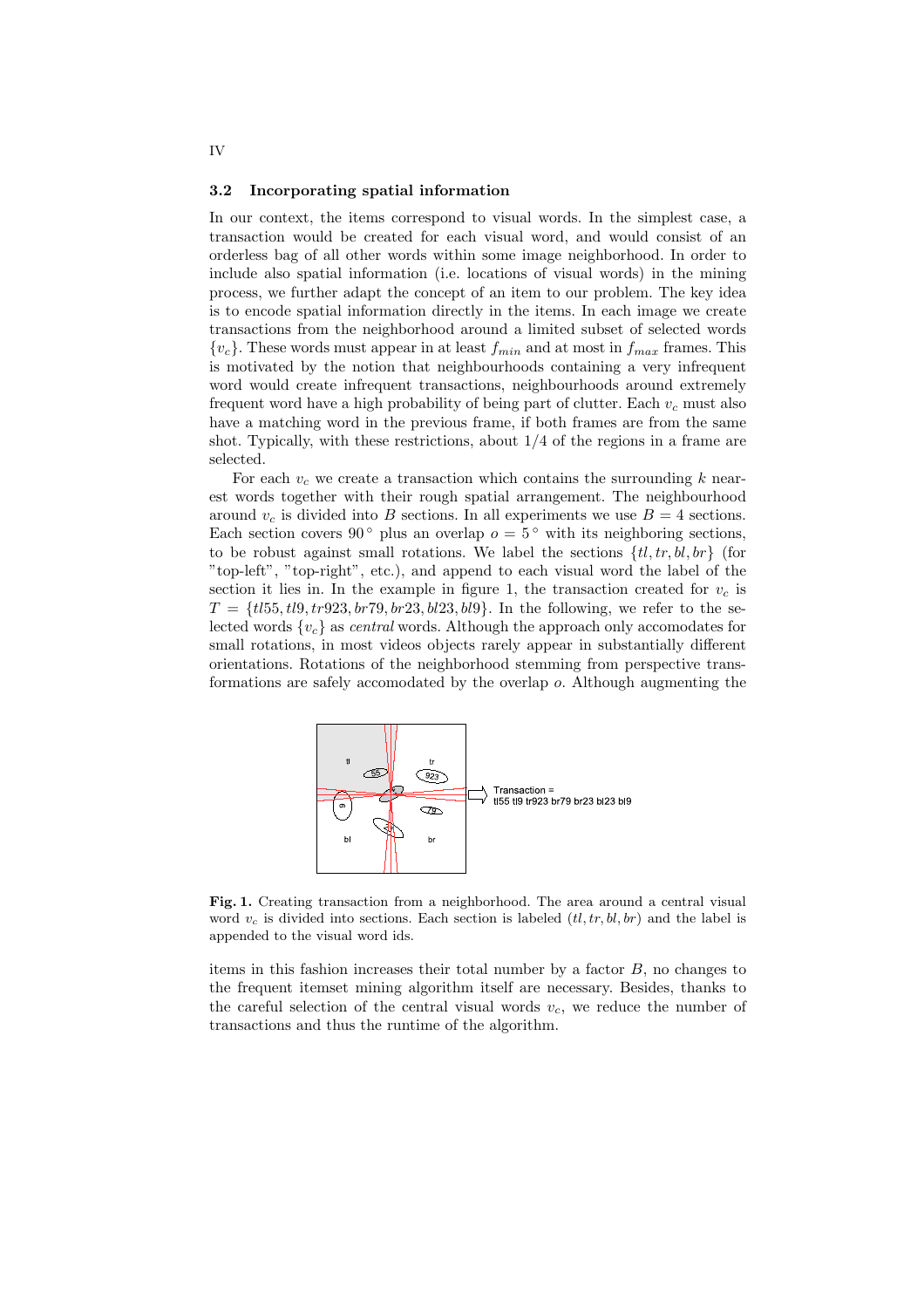#### 3.3 Exploiting motion

Shots containing significant motion  $1$  allow us to further increase the degree of specificity of transactions: if we had a rough segmentation of the scene into object candidates, we could restrict the neighborhood for a transaction to the segmented area for each candidate, hence dramatically simplifying the task of the mining algorithm. In this case, as the central visual words  $v_c$  we pick the two closest regions to the center of the segmented image area. All other words inside the segmented area are included in the transaction (figure 3).

In this section, we propose a simple and very fast motion segmentation algorithm to find such object candidates. The assumption is that interesting objects move independently from each other within a shot. More precisely, we can identify groups of visual words which translate consistently from frame to frame. The grouping method consists of two steps:

Step 1. Matching words. A pair of words from two frames  $f(t)$ ,  $f(t+n)$  at times t and  $t + n$  is deemed matched if they have the same codebook ids (i.e. they are in the same appearance cluster), and if the translation is below a maximum translation threshold  $t_{max}$ . This matching step is extremely fast, since we rely only on cluster id correspondences. In our experiments we typically use  $t_{max} = 40$ pixels and  $n = 6$  since we operate on four keyframes per second.

Step 2. Translation clustering. At each timestep t, the pairs of regions matched between frames  $f(t)$  and  $f(t+n)$  are grouped according to their translation using k-means clustering. In order to determine the initial number of motion groups  $k$ , k-means is initialized with a leader initialization [12], on the translation between the first two frames. For each remaining timestep, we run k-means three times with different values for  $k$ , specifically

$$
k(t) \in \{k(t-1) - 1, k(t-1), k(t-1) + 1\}
$$
 (2)

where  $k(t-1)$  is the number of motion groups in the previous timestep.  $k(t)$ is constrained to be in [2...6]. This prevents the number of motion groups from changing abruptly from frame to frame. To further improve stability, we run the algorithm twice for each  $k$  with different random initializations. From the resulting different clusterings, we keep the one with the best mean silhouette value [13]. We improve the quality of the motion groups with the following filter. For each motion group, we estimate a series of bounding-boxes, containing from 80% progressively up to all regions closest to the spatial median of the group. We retain as bounding-box for the group the one with the maximal density  $\frac{number\ of\ regions}{boundary\ box\ area}$ . This procedure removes from the motion groups regions located far from most of the others. These are most often mismatches which accidentally translate similar to the group.

The closest two visual words to the bounding box center are now selected as the central visual word  $v_c$  for the motion group. Figure 2 shows detected motion groups for a scene of a music videoclip.

<sup>&</sup>lt;sup>1</sup> Since shot partitioning [6] returns a single keyframe for static shots and several keyframes for moving shots, we can easily detect shots with significant motion.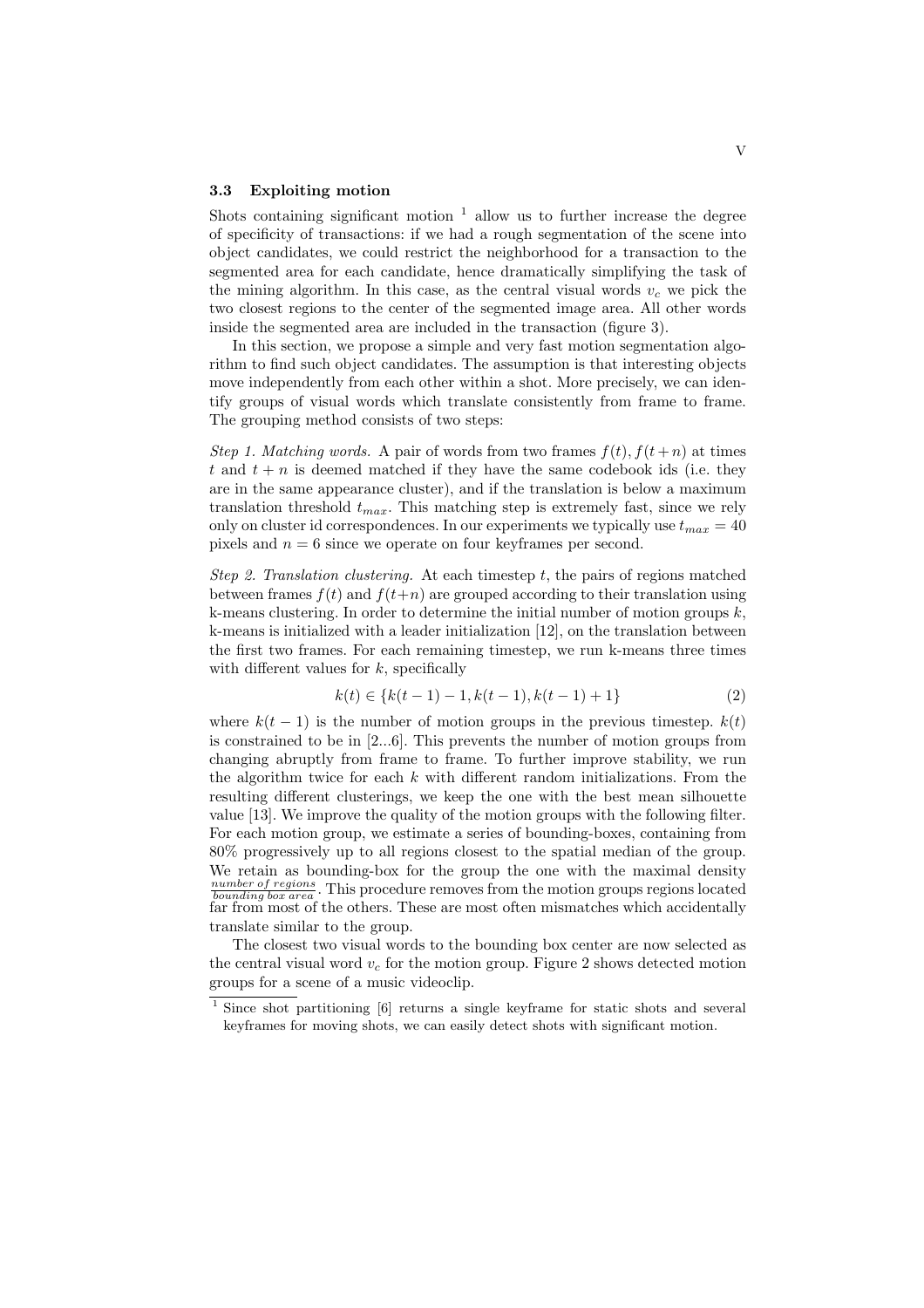

Fig. 2. First row: motion groups (only region centers shown) with bounding boxes. Second row: motion groups in translation space. Note: colors do not necessarily correspond along a row, since groups are not tracked along time.



Fig. 3. Creating transactions: (a) static shots: transactions are formed around each  $v_c$ from the k-neighborhood. (b) shots with considerable motion: a motion group is the basis for a transaction, thus the number of items in a transaction is not fixed but given by the size of the motion group. With (b) in general fewer transactions are generated.

# 4 Mining the entire video

We quickly summarize the processing stages from the previous sections. A video is first partitioned into shots. For rather static shots we create transactions from a fixed neighborhood around each central word (subsection 3.2). For shots with considerable motion, we use as central words the two words closest to the spatial center of the motion group, and create two transactions covering only visual words within it. For frequent itemset mining itself we use an implementation of APriori from [11]. We mine so called "maximal frequent itemsets". An itemset is called maximal if no superset is frequent. Only sets with four or more items are kept.

Note how frequent itemset mining returns sparse but discriminative descriptions of neighborhoods. As opposed to the dot-product of binary indicator vectors used in [5], the frequent itemsets show which visual words cooccur in the mined transactions. Such a sparse description might also be helpful for efficiently indexing mined objects.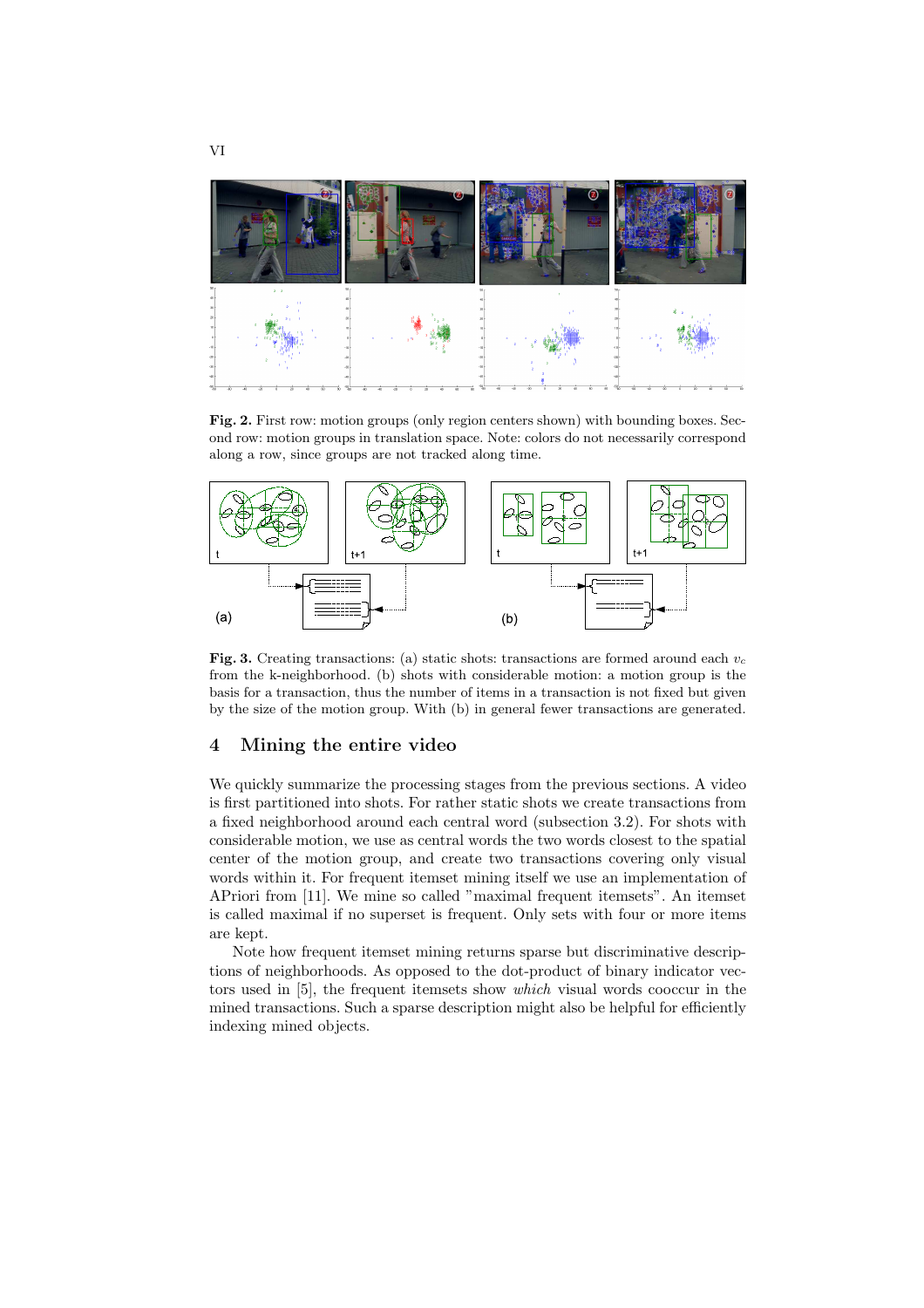#### 4.1 Choosing a support threshold

The choice of a good minimal support threshold  $s$  in frequent itemset mining is not easy, especially in our untraditional setting where items and itemsets are constructed without supervision. If the threshold is too high, no frequent itemsets are mined. If it is too low, too many (possibly millions) are mined. Thus, rather than defining a fixed threshold, we run the algorithm with several thresholds, until the number of frequent itemsets falls within a reasonable range. We achieve this with a binary split search strategy. Two extremal support thresholds are defined,  $s_{low}$  and  $s_{high}$ . The number of itemsets is desired to be between  $n_{min}$ and  $n_{max}$ . Let n be the number of itemsets mined in the current step of the search, and s be the corresponding support threshold. If the number of itemsets is not in the desired range, we update  $s$  by the following rule and rerun the miner:  $\overline{\phantom{a}}$ 

$$
s^{(t+1)} = \begin{cases} s^{(t)} + \frac{(s_{high} - s^{(t)})}{2}, & s_{low} = s^{(t)} \text{ if } n > n_{max} \\ s^{(t)} - \frac{(s^{(t)} - s_{low})}{2}, & s_{high} = s^{(t)} \text{ if } n < n_{min} \end{cases}
$$

Since the mining algorithm is very fast, we can afford to run it several times (runtimes reported in the result section).

#### 4.2 Finding interesting itemsets

The output of the APriori algorithm is usually a rather large set of frequent itemsets, depending on the minimal support threshold. Finding interesting item sets (and association rules) is a much discussed topic in the data mining literature [16]. There are several approaches which define interestingness with purely statistical measures. For instance, itemsets whose items appear statistically dependent are interesting. A measure for independence can be defined as follows. Assuming independence, the expected value for the support of an itemset is computed from the product of the supports of the individual items. The ratio of actual and expected support of an itemset is computed and its difference to 1 serves as an interestingness measure (i.e. difference to perfect independence). Only itemsets for which this difference is above a given threshold are retained as interesting. This was suggested in [11] and had in general a positive effect on the quality of our mining results.

Another strategy is to rely on domain-specific knowledge. In our domain, itemsets which describe a spatial configuration stretching across multiple sections  $tl, tr, bl, br$  are interesting. These itemsets are less likely to appear by coincidence and also make the most of our spatial encoding scheme, in that these configurations respect stronger spatial constraints. The number of sections that an itemset has to cover in order to be selected depends on a threshold  $n_{sec} \in \{1...4\}$ . Selecting interesting itemsets with this criteria is easily implemented and reduces the number of itemsets drastically (typically by a factor 10 to 100).

#### 4.3 Itemset clustering

Since the frequent itemset mining typically returns spatially and temporally overlapping itemsets, we merge them with a final clustering stage. Pairs of item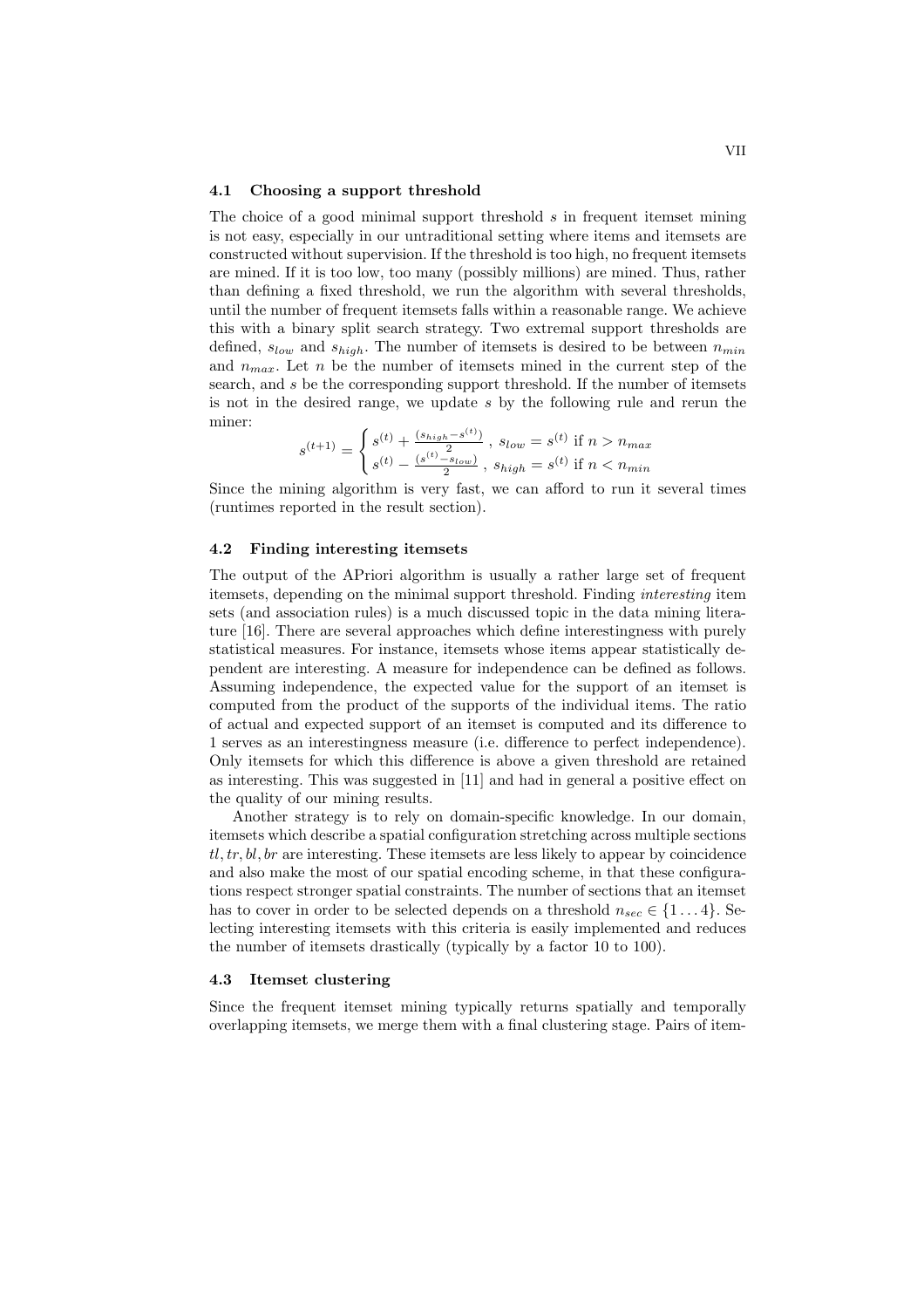sets which jointly appear in more than  $F$  frames and share more than  $R$  regions are merged. Merging starts from the pair with the highest sum  $R + F$ . If any of the two itemsets in a pair is already part of a cluster, the other itemset is also added to that cluster. Otherwise, a new cluster is created.

#### 5 Results and conclusion

We present results on two music videos from Kylie Minogue [17, 18]. In particular the clip [17] makes an interesting test case for mining, because the singer passes by the same locations three times, and it even appears replicated several times in some frames. (figure 4, bottom row). Hence, we can test whether the miner picks up the reappearing objects. Furthermore, the scene gets more and more crowded with time, hence allowing to test the system's robustness to clutter.

A few of the objects mined from the 1500 keyframes long clip [17] are shown in figure 4. The full miner was used, including motion grouping and itemset filtering with  $n_{sec} = 2$ . The building in the first row is mined in spite of viewpoint changes, thereby showing this ability of our approach. The street scene in the second row is mined in spite of partial occlusion. Finally, in the third row the singer is mined, based on her shirt. The second video frame of this row is particularly interesting, since the singer appears in three copies and all of them were mined.

Figure 5 shows typical results for mining with a fixed 40-neighborhood, i.e. without motion segmentation, akin to what proposed by [5]. As can be seen in subfigures 5a and 5b, only smaller parts of the large objects from figure 4 are mined. More examples of objects mined at the 40-neighborhood scale are shown in the other subfigures. Comparing these results to those in figure 4 highlights the benefits of defining the neighborhood for mining based on motion segmentation. Thanks to it, objects can be mined at their actual size (number of regions), which can vary widely from object to object, instead than being confined to a fixed, predefined size. Additionally, the singer was not mined when motion segmentation was turned off. The last row of 4 shows example objects mined from the clip [18] with a 40-neighbourhood. Our algorithm is naturally challenged by sparsely textured, non-rigid objects. As an example one could mention the legs of the main character. There are few features to begin with and the walking motion strongly changes the configuration of those, thus not the whole body is detected as object.

In table 1 we compare quantitatively mining with motion segmentation, and with a fixed 40-neighborhood for the clip [17]. Note that there are only 8056 transactions when using motion segmentation, compared to more than half a million when using a fixed 40-neighborhood. While the runtime is very short for both cases, the method is faster for the 40-neighborhood case, because transactions are shorter and only shorter itemsets were frequent. Additionally, in the 40-NN case, the support threshold to mine even a small set of only 285 frequent itemsets has to be set more than a factor 10 lower. The mean time for performing motion segmentation matching  $+$  k-means clustering) was typically about 0.4s per frame, but obviously depends on the number of features detected per frame.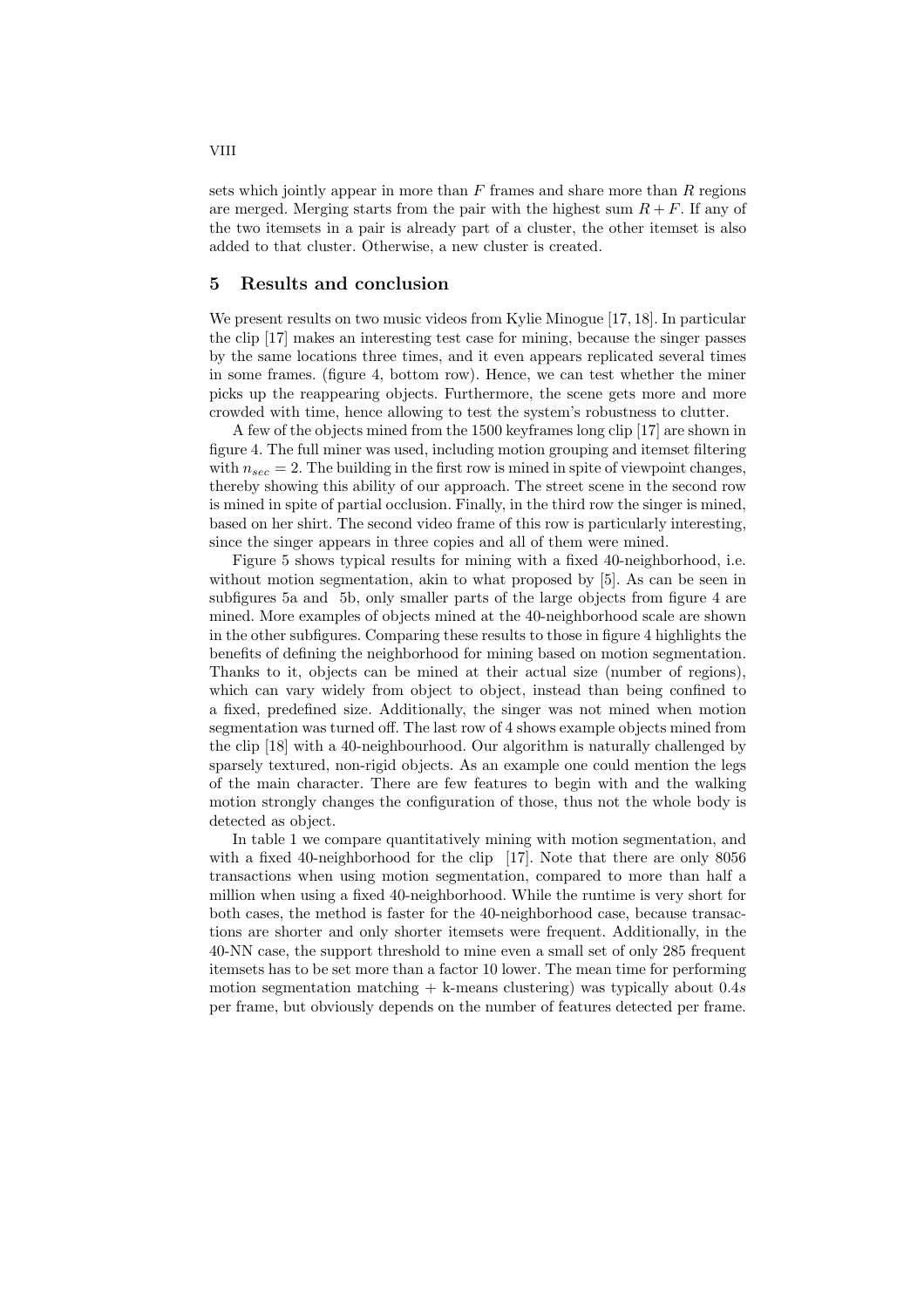

Fig. 4. Top three rows: results for clip [17]. Each row shows instances from one itemset cluster. Bottom row: results for clip [18].



Fig. 5. Examples for clip [17] mined at a fixed 40 neighborhood.